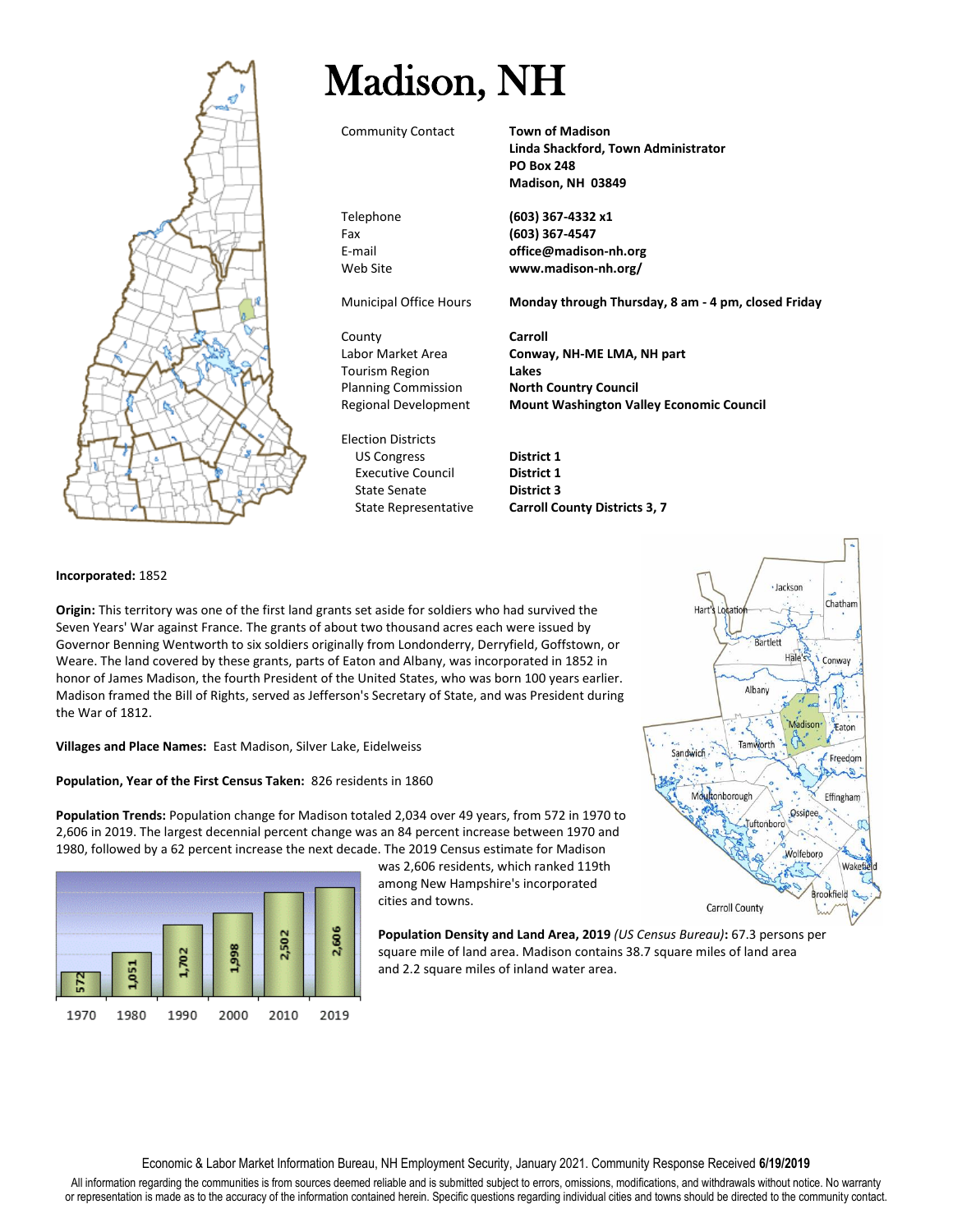| <b>MUNICIPAL SERVICES</b><br>Type of Government<br>Zoning Ordinance<br>Master Plan<br>Capital Improvement Plan<br>Industrial Plans Reviewed By<br><b>Boards and Commissions</b><br>Elected:<br>Appointed:<br><b>Public Library</b> | Budget: Municipal Appropriations, 2020<br>Budget: School Appropriations, 2018-2019<br>Selectmen; Planning; Library; Trust Funds; Advisory<br><b>Budget; Checklist</b><br>Conservation; Zoning; Highway Safety; Solid Waste<br><b>Advisory; Old Home Week</b><br><b>Madison</b> |                                            |                      | Selectmen<br>\$3,246,446<br>\$8,389,502<br>1987/18<br>2002<br>Yes<br><b>Planning Board</b> |
|------------------------------------------------------------------------------------------------------------------------------------------------------------------------------------------------------------------------------------|--------------------------------------------------------------------------------------------------------------------------------------------------------------------------------------------------------------------------------------------------------------------------------|--------------------------------------------|----------------------|--------------------------------------------------------------------------------------------|
|                                                                                                                                                                                                                                    |                                                                                                                                                                                                                                                                                |                                            |                      |                                                                                            |
| <b>EMERGENCY SERVICES</b>                                                                                                                                                                                                          |                                                                                                                                                                                                                                                                                |                                            |                      |                                                                                            |
| <b>Police Department</b>                                                                                                                                                                                                           |                                                                                                                                                                                                                                                                                |                                            |                      | <b>Full-time</b>                                                                           |
| <b>Fire Department</b>                                                                                                                                                                                                             |                                                                                                                                                                                                                                                                                |                                            |                      | Volunteer                                                                                  |
| <b>Emergency Medical Service</b>                                                                                                                                                                                                   |                                                                                                                                                                                                                                                                                |                                            |                      | Volunteer                                                                                  |
| Nearest Hospital(s)                                                                                                                                                                                                                | <b>Memorial Hospital, North Conway</b>                                                                                                                                                                                                                                         |                                            | Distance<br>13 miles | <b>Staffed Beds</b><br>25                                                                  |
| <b>UTILITIES</b>                                                                                                                                                                                                                   |                                                                                                                                                                                                                                                                                |                                            |                      |                                                                                            |
| <b>Electric Supplier</b>                                                                                                                                                                                                           |                                                                                                                                                                                                                                                                                | <b>Eversource Energy; NH Electric Coop</b> |                      |                                                                                            |
| Natural Gas Supplier                                                                                                                                                                                                               |                                                                                                                                                                                                                                                                                |                                            |                      | None                                                                                       |
| <b>Water Supplier</b>                                                                                                                                                                                                              |                                                                                                                                                                                                                                                                                |                                            |                      | <b>Eidelweiss - Village District</b>                                                       |
| Sanitation<br>Solid Waste Disposal<br>Curbside Trash Pickup<br><b>Recycling Program</b>                                                                                                                                            | Municipal Wastewater Treatment Plant<br>Pay-As-You-Throw Program                                                                                                                                                                                                               |                                            |                      | Private septic<br>Νo<br>None<br>Yes<br>Voluntary                                           |
|                                                                                                                                                                                                                                    |                                                                                                                                                                                                                                                                                |                                            |                      |                                                                                            |
| <b>Telephone Company</b>                                                                                                                                                                                                           |                                                                                                                                                                                                                                                                                |                                            |                      | <b>Fairpoint</b>                                                                           |
| <b>Cellular Telephone Access</b>                                                                                                                                                                                                   |                                                                                                                                                                                                                                                                                |                                            |                      | Yes                                                                                        |
| <b>Cable Television Access</b>                                                                                                                                                                                                     | <b>Public Access Television Station</b>                                                                                                                                                                                                                                        |                                            |                      | Yes<br>Yes.                                                                                |
| High Speed Internet Service:                                                                                                                                                                                                       |                                                                                                                                                                                                                                                                                | <b>Business</b>                            |                      | Yes.                                                                                       |
|                                                                                                                                                                                                                                    |                                                                                                                                                                                                                                                                                | Residential                                |                      | Yes                                                                                        |
|                                                                                                                                                                                                                                    |                                                                                                                                                                                                                                                                                |                                            |                      |                                                                                            |
| <b>PROPERTY TAXES</b>                                                                                                                                                                                                              |                                                                                                                                                                                                                                                                                | (NH Dept. of Revenue Administration)       |                      |                                                                                            |
|                                                                                                                                                                                                                                    | 2019 Total Tax Rate (per \$1000 of value)                                                                                                                                                                                                                                      |                                            |                      | \$18.26                                                                                    |
| 2019 Equalization Ratio                                                                                                                                                                                                            |                                                                                                                                                                                                                                                                                |                                            |                      | 80.9                                                                                       |
|                                                                                                                                                                                                                                    | 2019 Full Value Tax Rate (per \$1000 of value)                                                                                                                                                                                                                                 |                                            |                      | \$14.69                                                                                    |
|                                                                                                                                                                                                                                    | 2019 Percent of Local Assessed Valuation by Property Type<br><b>Residential Land and Buildings</b><br><b>Commercial Land and Buildings</b>                                                                                                                                     |                                            |                      | 92.4%<br>4.9%                                                                              |
|                                                                                                                                                                                                                                    | Public Utilities, Current Use, and Other                                                                                                                                                                                                                                       |                                            |                      | 2.7%                                                                                       |
| <b>HOUSING</b>                                                                                                                                                                                                                     |                                                                                                                                                                                                                                                                                |                                            |                      | (ACS 2015-2019)                                                                            |
| <b>Total Housing Units</b>                                                                                                                                                                                                         |                                                                                                                                                                                                                                                                                |                                            |                      | 1,973                                                                                      |
|                                                                                                                                                                                                                                    |                                                                                                                                                                                                                                                                                |                                            |                      |                                                                                            |
|                                                                                                                                                                                                                                    | Single-Family Units, Detached or Attached<br>Units in Multiple-Family Structures:                                                                                                                                                                                              |                                            |                      | 1,783                                                                                      |
|                                                                                                                                                                                                                                    | Two to Four Units in Structure                                                                                                                                                                                                                                                 |                                            |                      | 87                                                                                         |
|                                                                                                                                                                                                                                    | Five or More Units in Structure<br>Mobile Homes and Other Housing Units                                                                                                                                                                                                        |                                            |                      | 47<br>56                                                                                   |
|                                                                                                                                                                                                                                    |                                                                                                                                                                                                                                                                                |                                            |                      |                                                                                            |

| POPULATION (1-YEAR ESTIMATES/DECENNIAL) |                                                      |            | (US Census Bureau) |
|-----------------------------------------|------------------------------------------------------|------------|--------------------|
| <b>Total Population</b>                 | Community                                            |            | County             |
| 2019                                    | 2,606                                                |            | 48,910             |
| 2010                                    | 2,502                                                |            | 47,818             |
| 2000                                    | 1,998                                                |            | 43,918             |
| 1990                                    | 1,702                                                |            | 35,526             |
| 1980                                    | 1,051                                                |            | 27,929             |
| 1970                                    | 572                                                  |            | 18,548             |
|                                         |                                                      |            |                    |
| <b>DEMOGRAPHICS</b>                     | <b>AMERICAN COMMUNITY SURVEY (ACS) 2015-2019</b>     |            |                    |
| Population by Gender                    |                                                      |            |                    |
| Male<br>1,242                           | Female                                               |            | 1,311              |
| Population by Age Group                 |                                                      |            |                    |
| Under age 5                             |                                                      | 123        |                    |
| Age 5 to 19                             |                                                      | 434        |                    |
| Age 20 to 34                            |                                                      | 269        |                    |
| Age 35 to 54                            |                                                      | 697        |                    |
| Age 55 to 64                            |                                                      | 401        |                    |
| Age 65 and over                         |                                                      | 629        |                    |
| <b>Median Age</b>                       |                                                      | 51.7 years |                    |
|                                         |                                                      |            |                    |
|                                         | Educational Attainment, population 25 years and over |            |                    |
| High school graduate or higher          |                                                      |            | 95.3%              |
| Bachelor's degree or higher             |                                                      |            | 30.4%              |
| <b>INCOME, INFLATION ADJUSTED \$</b>    |                                                      |            | (ACS 2015-2019)    |
| Per capita income                       |                                                      |            | \$35,630           |
| Median family income                    |                                                      |            |                    |
| Median household income                 |                                                      |            | \$79,500           |
|                                         |                                                      |            | \$74,209           |
|                                         | Median Earnings, full-time, year-round workers       |            |                    |
| Male                                    |                                                      |            | \$60,592           |
| Female                                  |                                                      |            | \$33,073           |
|                                         |                                                      |            | 8.1%               |
| Individuals below the poverty level     |                                                      |            |                    |
| <b>LABOR FORCE</b>                      |                                                      |            | (NHES - ELMI)      |
| Annual Average                          |                                                      | 2009       | 2019               |
| Civilian labor force                    |                                                      | 1,468      | 1,427              |
| Employed                                |                                                      | 1,395      | 1,394              |
| Unemployed                              |                                                      | 73         | 33                 |
| Unemployment rate                       |                                                      | 5.0%       | 2.3%               |
|                                         |                                                      |            |                    |
| <b>EMPLOYMENT &amp; WAGES</b>           |                                                      |            | (NHES - ELMI)      |
| Annual Average Covered Employment       |                                                      | 2009       | 2019               |
| <b>Goods Producing Industries</b>       |                                                      |            |                    |
| Average Employment                      |                                                      | 180        | 162                |
| Average Weekly Wage                     |                                                      | \$794      | \$1,019            |
|                                         |                                                      |            |                    |
| Service Providing Industries            |                                                      |            |                    |
| <b>Average Employment</b>               |                                                      | 286        | 348                |
| Average Weekly Wage                     |                                                      | \$494      | \$ 699             |
| <b>Total Private Industry</b>           |                                                      |            |                    |
| Average Employment                      |                                                      | 466        | 510                |
|                                         |                                                      |            |                    |
| Average Weekly Wage                     |                                                      | \$ 610     | \$801              |
| Government (Federal, State, and Local)  |                                                      |            |                    |
| Average Employment                      |                                                      | 100        | 73                 |
| Average Weekly Wage                     |                                                      | \$ 501     | \$ 819             |
| Total, Private Industry plus Government |                                                      |            |                    |
| Average Employment                      |                                                      | 565        | 584                |
| Average Weekly Wage                     |                                                      | \$ 591     | \$803              |
|                                         |                                                      |            |                    |